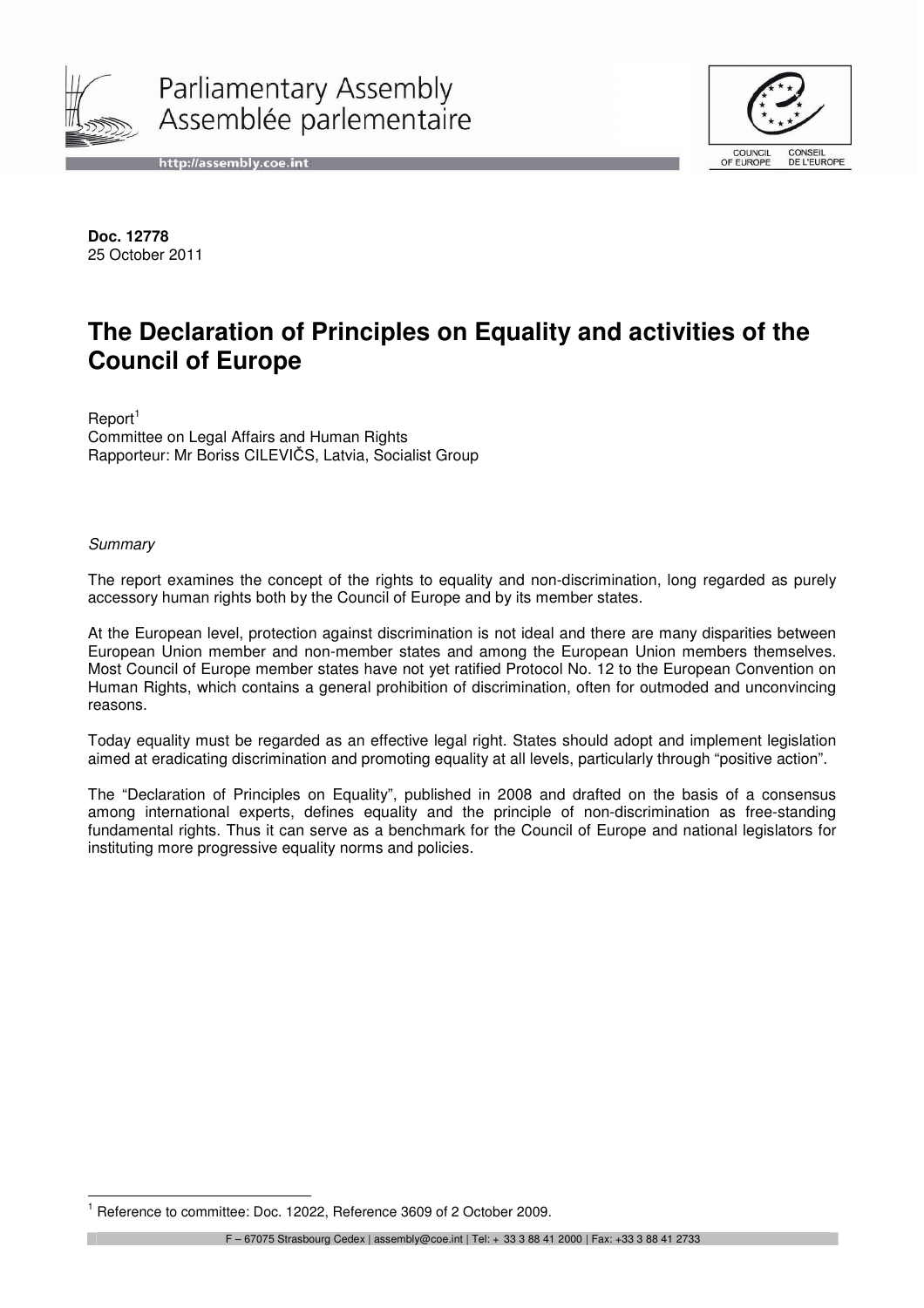# **A. Draft resolution**<sup>2</sup>

1. The Parliamentary Assembly reiterates the crucial importance of the principles of equality and nondiscrimination, as an essential integral part of the international protection of human rights, already enshrined in the Universal Declaration of Human Rights of 1948 and the International Covenant on Civil and Political Rights of 1966.

2. On several occasions, the Assembly has taken a firm stance on combating all forms of inequality and discrimination of different persons and groups, including vulnerable groups such as national minorities or persons with disabilities. In particular, in its Resolution 1547 (2007) on the state of human rights and democracy in Europe, it has called upon all member states of the Council of Europe to combat effectively all forms of discrimination based on racial, ethnic or religious origin, gender or sexual orientation, and to better protect the rights of persons belonging to national and other minorities.

3. The Assembly recalls that, on 1 April 2005, Protocol No. 12 to the European Convention on Human Rights (ETS No. 177) entered into force, enlarging the scope of the non-discrimination principle laid down in Article 14 of the European Convention on Human Rights (ETS No. 5, "the Convention"). Protocol No. 12 lays down a general prohibition of discrimination in the "enjoyment of any right set forth by law".

4. However, so far only 18 of the 47 member states of the Council of Europe have ratified this instrument. Nineteen other member states have signed, but not yet ratified it. The Assembly stresses that the ratification of Protocol No. 12 by all States Parties to the European Convention on Human Rights is necessary to ensure the full respect of the principle of non-discrimination throughout Europe and to align the Council of Europe standards on non-discrimination with the existing universal norms on human rights protection.

5. The Assembly therefore reiterates its call on the states parties to the Convention which have not yet done so to sign and/or ratify Protocol No. 12, without reservations or restrictive declarations.

6. The Assembly considers that the full realisation of the principle of equality requires not only legislative measures, but also the adoption and implementation of policies aimed at erasing and preventing de facto inequalities and protecting vulnerable groups (such as national minorities, persons with disabilities or immigrants) from discriminatory practices.

7. The Assembly welcomes the efforts of international non-governmental organisations (NGOs) and experts aimed at strengthening the idea of equality and non-discrimination, and in particular the Declaration of Principles on Equality ("the Declaration"), published in October 2008. Signed initially by 128 prominent legal practitioners, academics and human rights activists from 44 countries, including the Council of Europe Commissioner for Human Rights, it has subsequently been endorsed by hundreds of individual signatories and organisations.

8. The Assembly notes that the Declaration defines equality and the principle of non-discrimination as basic and free-standing human rights and therefore considers it as a benchmark for progressive equality norms and policies in the 21st century.

9. Consequently, the Assembly calls on the Council of Europe member states to:

 9.1. identify and abolish outdated legislation, generating or permitting discrimination towards persons belonging to disadvantaged groups;

 9.2. adopt effective equality legislation aimed at eradicating discrimination and promoting equality. Such legislation should in particular:

9.2.1. identify discriminatory conduct and, as appropriate, penalise breaches;

9.2.2. set out effective remedies available to alleged victims of discrimination;

9.2.3. cover all relevant grounds of discrimination, as well as its multiple and compound forms;

9.2.4. establish strong independent anti-discrimination/equality bodies;

j  $2$  Draft resolution adopted by the committee on 6 June 2011.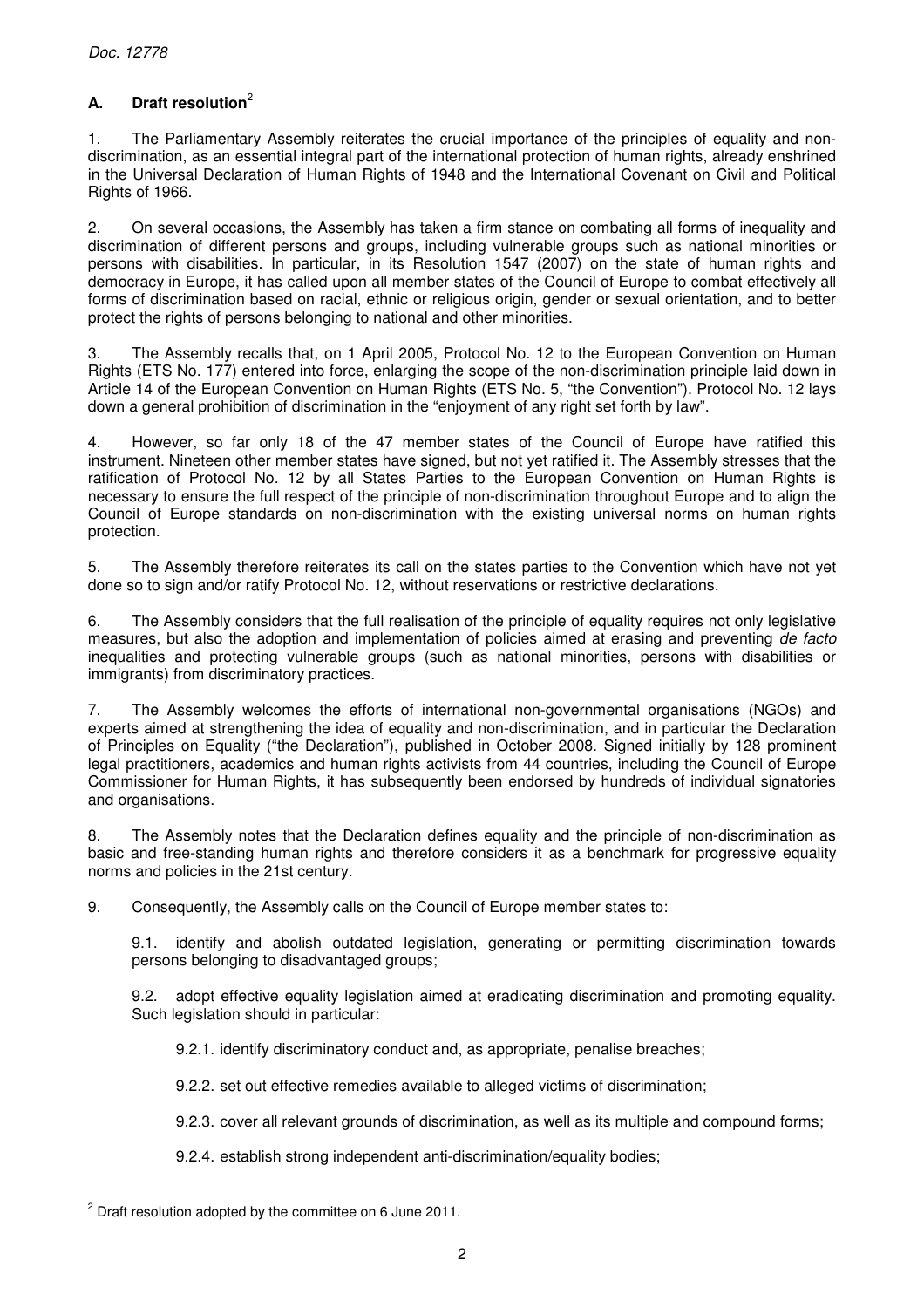9.3. promote and develop effective equality policies, in particular through the application of positive measures in favour of disadvantaged groups;

 9.4. develop and implement anti-discrimination measures in close dialogue and co-operation with civil society.

10. The Assembly calls on member states to take into account the principles contained in the Declaration when adopting equality and non-discrimination legislation and policies.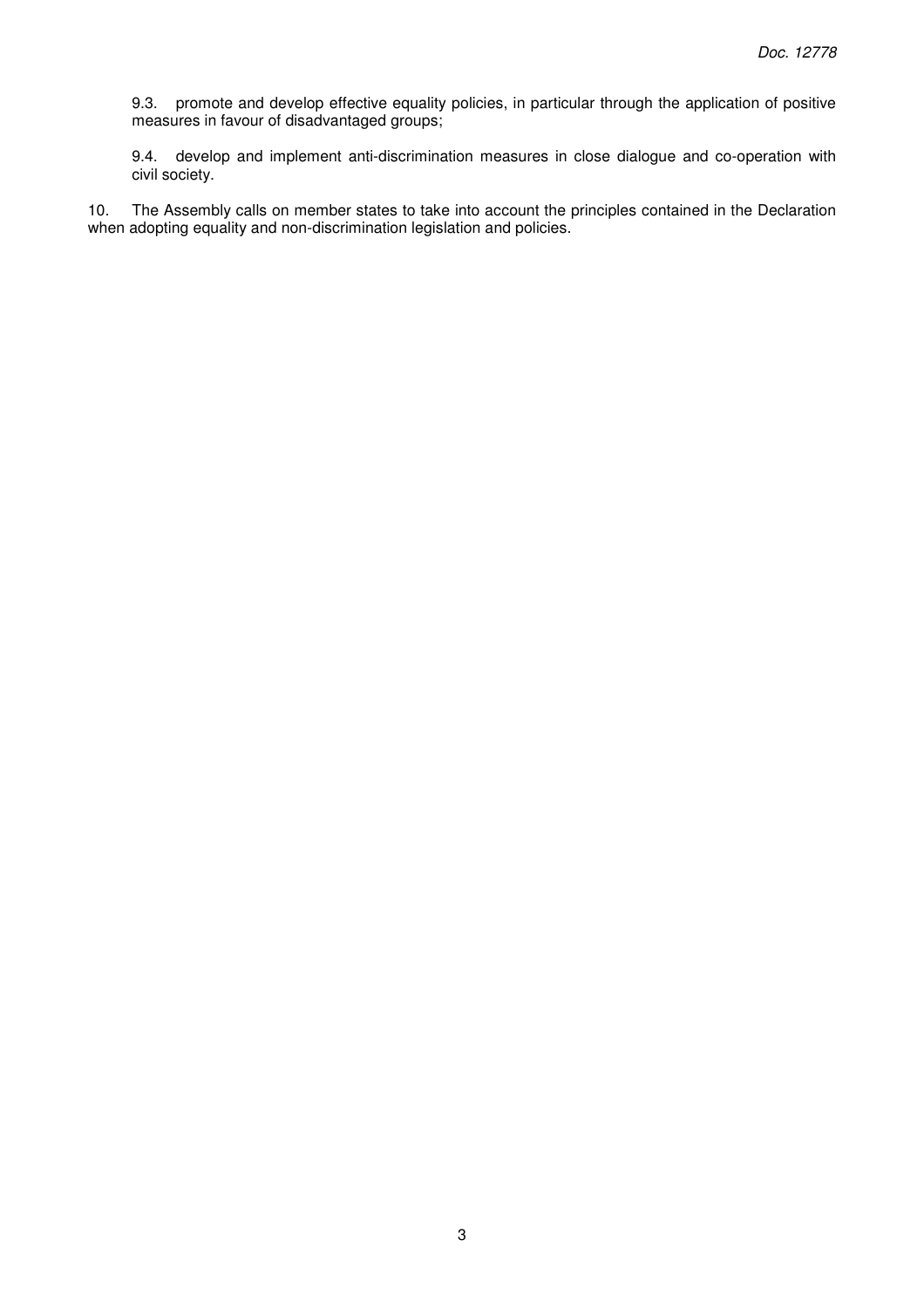# **B. Draft recommendation**<sup>3</sup>

1. Referring to its Resolution … (2011) on the Declaration of Principles on Equality and activities of the Council of Europe, the Parliamentary Assembly recommends that the Committee of Ministers:

 1.1. enhance efforts aimed at speeding up ratification of Protocol No. 12 to the European Convention on Human Rights (ETS No. 5) by the members states which have not yet done so;

 1.2. disseminate information on good practices in the implementation of policies aimed at combating discrimination and inequalities;

 1.3. ensure that the Declaration is taken into account in the work of the different Council of Europe bodies and expert groups dealing with the issues of equality and non-discrimination;

 1.4. promote the Declaration in its dealings with external actors, and in particular with policymakers from the Council of Europe member states;

2. Moreover, recalling the necessity of harmonising the interpretation and implementation of the rights to equality and non-discrimination, the Assembly recommends that the Committee of Ministers:

 2.1. step up co-operation with the European Union on the consolidation of standards in the area of non-discrimination and promotion of equality;

 2.2. pursue co-operation with other international organisations, in particular the Organization for Security and Co-operation in Europe (OSCE), the United Nations and its Committee on the Elimination of Racial Discrimination, with a view to achieving coherent interpretations of the principles of equality and non-discrimination and the implementation of common policies in the field of combating discrimination and inequalities.

 3 Draft recommendation adopted by the committee on 6 June 2011.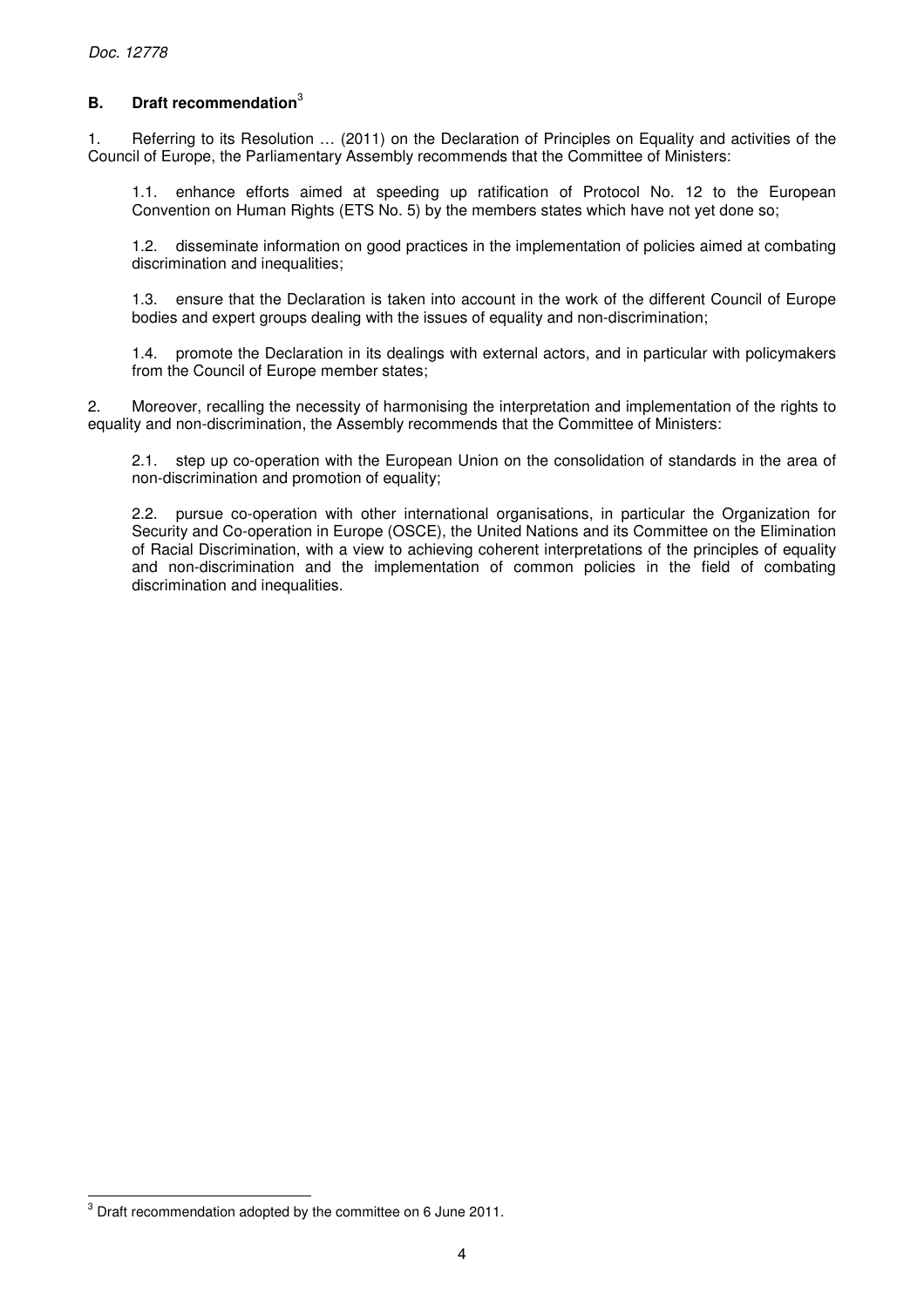## **C. Explanatory memorandum by Mr Cilevi**č**s, rapporteur**

## **Contents:**

| 1.               |                                                                                               |                                                                                          | Page |
|------------------|-----------------------------------------------------------------------------------------------|------------------------------------------------------------------------------------------|------|
| 2.               |                                                                                               |                                                                                          |      |
| 3.               | Non-discrimination and equality as cornerstones of the modern human rights protection system6 |                                                                                          |      |
|                  | 3.1.                                                                                          |                                                                                          |      |
|                  | 3.2.                                                                                          |                                                                                          |      |
|                  | 3.3.                                                                                          |                                                                                          |      |
|                  |                                                                                               | 3.3.1. The European Convention on Human Rights and the case law of the European          |      |
|                  |                                                                                               |                                                                                          |      |
|                  |                                                                                               |                                                                                          |      |
|                  |                                                                                               | 3.3.1.2. Protocol No. 12 to the European Convention on Human Rights                      |      |
|                  |                                                                                               |                                                                                          |      |
|                  |                                                                                               |                                                                                          |      |
|                  |                                                                                               |                                                                                          |      |
|                  |                                                                                               |                                                                                          |      |
|                  |                                                                                               | 3.3.2.2 European Commission against Racism and Intolerance 11                            |      |
|                  |                                                                                               |                                                                                          |      |
|                  | 3.4.                                                                                          |                                                                                          |      |
|                  | 3.5.                                                                                          | Protection under European Union law and the European Convention on Human Rights:         |      |
|                  |                                                                                               |                                                                                          |      |
| $\overline{4}$ . |                                                                                               | National legislation and the problems of implementation of non-discrimination concepts13 |      |
| 5.               |                                                                                               |                                                                                          |      |
| 6.               |                                                                                               |                                                                                          |      |
|                  |                                                                                               |                                                                                          |      |

## **1. Procedure to date**

1. The motion for a resolution on "The Declaration of Principles on Equality and activities of the Council of Europe" was transmitted on 2 October 2009 to the Committee on Legal Affairs and Human Rights for report.<sup>4</sup> At its meeting on 16 November 2010, the committee appointed me as its rapporteur.

2. At its meeting on 8 March 2011, the committee held a hearing with the following experts:

- Mr Frédéric Edel, Doctor of Law, Researcher, Ecole Nationale d'Administration, France
- Ms Dimitrina Petrova, Executive Director, The Equal Rights Trust, United Kingdom
- Mr Michal Gondek, Legal Officer, Directorate General for Justice, European Commission

# **2. Purpose of the present report**

3. The right to equality before the law and the protection of all persons against discrimination are fundamental provisions of international human rights law. The right to equality is central to the human rights system, both as an autonomous legal right and as a subsidiary right related to all other human rights which must be applied without discrimination. It should be stressed that "non-discrimination" does not have the same meaning as "equality". However, these two terms are closely intertwined. In its formal meaning, the principle of equality requires that equal situations are treated equally and unequal situations differently; failure to do so will amount to discrimination unless there is an objective and reasonable justification.<sup>5</sup> The word "discrimination" normally imports the notion of difference and in law it generally refers to the different treatment of an individual or a group of individuals compared to others, which results in a disadvantage.<sup>6</sup>

4. The European Convention on Human Rights (ETS No. 5, "the Convention") does not refer expressly to the principle of "equality" as a free-standing right, but contains non-discrimination and equality provisions (Article 14) only with regard to enjoyment of other rights laid down in the Convention. So far, the case law of European Court of Human Rights ("the Court") concerning non-discrimination issues has been quite modest.

 4 Doc. 12022 and Reference 3609.

<sup>&</sup>lt;sup>5</sup> Protocol No. 12 to the European Convention for the Protection of Human Rights and Fundamental Freedoms (ETS No. 177), explanatory report, paragraph 14.

 $^6$  Equal Rights Trust, The Ideas of Equality and Non-Discrimination : Formal and Substantive Equality, p. 1, www.equalrightstrust.org/ertdocumentbank/The%20Ideas%20of%20Equality%20and%20Non-discrimination,%20 Formal%20and%20Substantive%20Equality.pdf.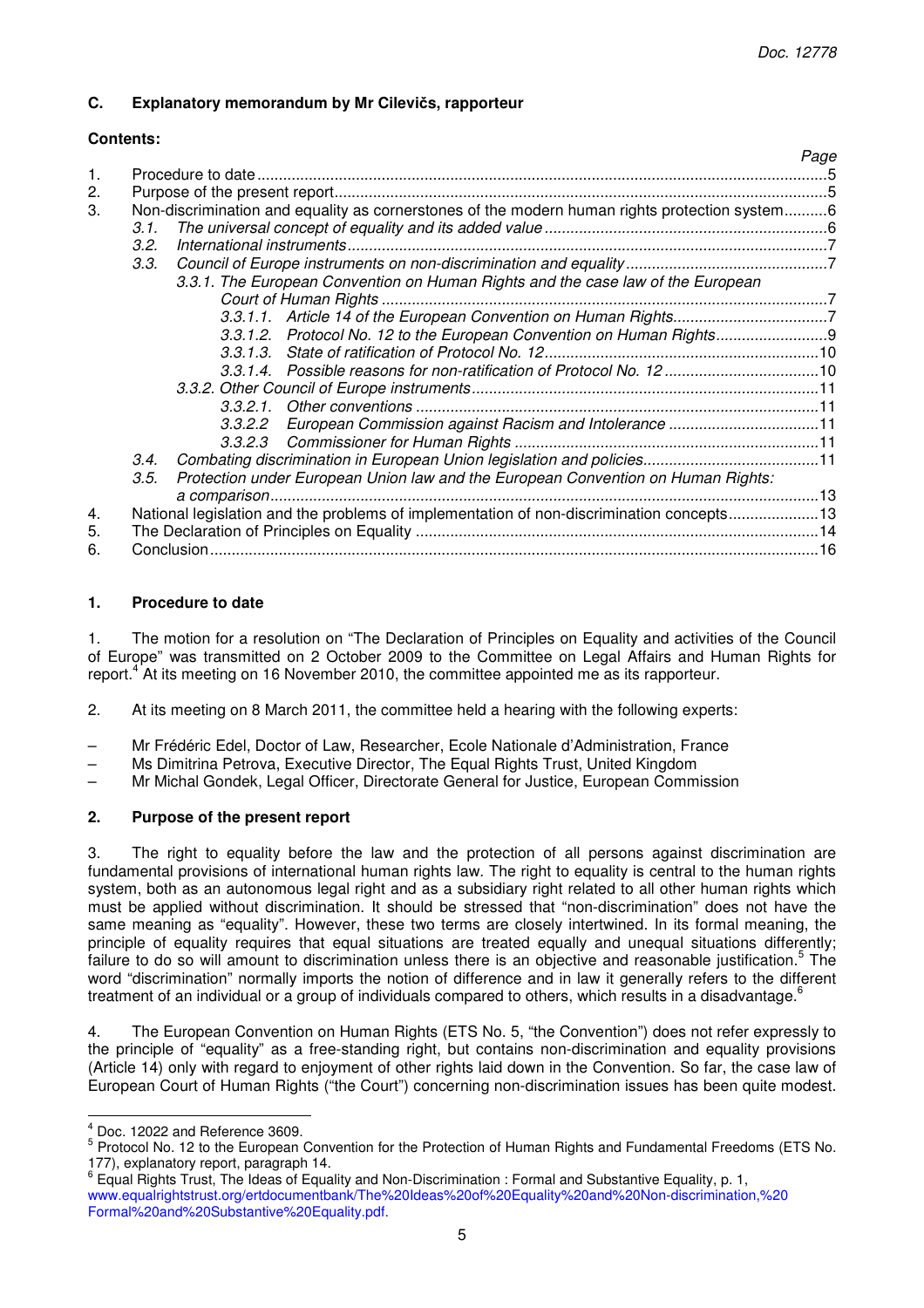It was only with the adoption of Protocol No. 12 to the Convention that the scope of the principle of nondiscrimination was enlarged to "any right set forth by law" and a clear reference to the principle of equality was made (but only in the Preamble of Protocol No. 12). Regrettably, Protocol No. 12 has not yet been ratified by the majority of the member states of the Council of Europe, despite constant efforts by the Council of Europe to that effect, in particular the Assembly.

5. The principle of equality has been recognised in the constitutions of the majority of European states and the legislation of all European states, especially European Union member states, in the form of general provisions outlawing discrimination. However, these provisions are often declarative, fragmented and fail to cover all grounds for discrimination. As recent studies and surveys show, discrimination is still a Europe-wide problem, even within the European Union, which has developed a high standard of protection for certain sectors.<sup>7</sup> For instance, according to the findings of the European Union Fundamental Rights Agency's 2010 report, members of ethnic minorities are on average almost five times more likely to experience multiple discrimination than those from the majority population and people on a low income are also more likely to experience multiple discrimination. The very recent report of the Group of Eminent Persons of the Council of Europe on the topic of "Living together. Combining diversity and freedom in 21st-century Europe" reaffirms that discrimination is especially widespread in areas such as employment, housing, education, health care and social services, and treatment by the police and courts of law.<sup>8</sup> Social exclusion of Roma people due to their high unemployment rate, the education of their children in segregated schools, restrictions on migrants' access to social benefits or a disproportionate number of police checks of members of minorities are flagrant examples of these bad practices. Such phenomena create isolation of these disadvantaged groups from the rest of society and are contrary to the fundamental principles upheld by the Council of Europe.

6. In a major effort to modernise and integrate legal standards relevant to non-discrimination and equality, a group of prominent experts (including Thomas Hammarberg, Council of Europe Commissioner for Human Rights), under the auspices of an independent international non-governmental organisation (NGO) "The Equal Rights Trust", drew up the Declaration of Principles on Equality<sup>9</sup> ("the Declaration"), which was published in October 2008. The Declaration contains legal principles and highlights the substance of the fundamental right to equality. It covers such essential issues as defining the scope, the right holders and the duty bearers of the right to equality, and obligations and prohibitions and their enforcement.

7. Thus, considering the importance of the principles of equality and non-discrimination for achieving the statutory goals of the Council of Europe, I decided to study the Declaration in more detail in the present report, to promote its principles and to make some proposals concerning improving, if need be, the existing legal instruments and the effectiveness of their application. But before drawing final conclusions, I will also examine closely the existing international and European legal framework concerning equality and nondiscrimination principles. In this context, it will also be useful to look at the possible reasons for the nonratification by many states of Protocol No. 12 to the Convention; indeed, since its entry into force in 2005, there have been too few ratifications.

## **3. Non-discrimination and equality as cornerstones of the modern human rights protection system**

# 3.1. The universal concept of equality and its added value

8. There is a range of interpretations of the principles of "equality" and "non-discrimination". Equality was traditionally understood as a system of formal equality or sameness of applicable rules, and it is only recently that a more sophisticated understanding of equality has been developed.<sup>10</sup> The most widespread traditional understanding of "equality" is indeed that of "formal equality", which is related to the alleged dictum of Aristotle that "things that are alike should be treated alike".<sup>11</sup> Another concept of equality – that of "equality of opportunity" represents a departure from this traditional notion and is partially based on a redistributive justice model which suggests that measures must be taken to rectify past discrimination (equality of opportunity is reflected in a number of legal systems, including EU anti-discrimination directives), but also seeks to limit the application of full redistributive justice.<sup>12</sup> The notion of "equality of outcomes", as opposed to the "equality of opportunity", attempts to provide more interventionist substance to the concept of equality,

<sup>-&</sup>lt;br>7 European Union Agency for Fundamental Rights 2010 report, "'EU-MIDIS. European Union Minorities and Discrimination Survey. Data in Focus Report. Multiple Discrimination", p. 4.

<sup>8</sup> Page 18, www.coe.int/t/dc/files/source/20110511\_Report\_GEP\_en.doc.

<sup>9</sup> www.equalrightstrust.org/endorse/index.htm.

<sup>&</sup>lt;sup>10</sup> Equal Rights Trust, The Ideas of Equality and Non-Discrimination: Formal and Substantive Equality, op. cit., p. 1.

 $11$  Ibid., p. 2.

 $12$  Ibid., p. 3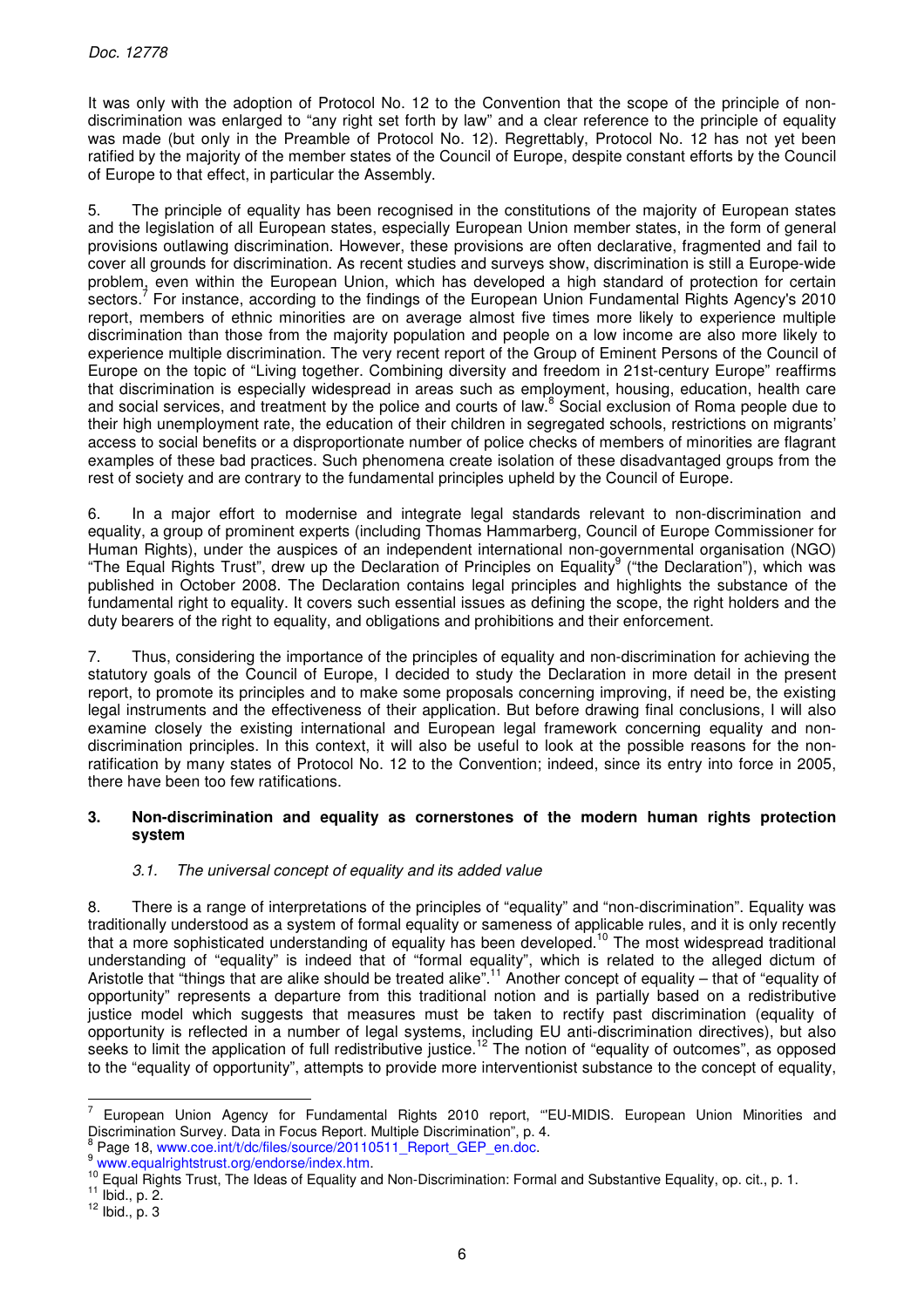by seeking to inject a certain moral precept (namely the desirability of equal distribution of certain public goods) into the application of the equality principle, in particular through a spectrum of policies and compulsory legal mechanisms, including strict quotas (this approach has been adopted in certain areas in the United States of America and Northern Ireland, concerning racial equality and equality between catholics and protestants).<sup>13</sup> Certain policies concerning the distribution of educational opportunities and incomes according to social class that were pursued in the former Soviet Union and other "socialist" economies were also reflections of this principle.

#### 3.2. International instruments

9. The human rights approach to equality is based on the notion of human dignity and is related to the notions of equality of opportunity and, according to some, of equality of outcome.<sup>14</sup> Article 1 of the Universal Declaration of Human Rights of 10 December 1948<sup>15</sup> declares that: "All human beings are born free and equal in dignity and rights" and its Article 7 reaffirms the general principle of equality and nondiscrimination.<sup>16</sup> Although this declaration has no binding force, it has had an impact on other international human rights instruments. Thus Article 26 of the International Covenant on Civil and Political Rights of 16 December 1966<sup>17</sup> recognises the right to equality and to non-discrimination as an autonomous human right.<sup>18</sup>

10. According to certain international instruments, states parties are obliged to take specific measures in order to promote equality, because there are certain groups or categories of persons who are disadvantaged de facto. For instance, according to Article 4.2 of the Framework Convention for the Protection of National Minorities (ETS No. 157), states parties undertake to adopt measures in order to promote equality between persons belonging to a national minority and those belonging to a majority. Such measures are not considered as acts of discrimination against the majority group (Article 4.3 of the Framework Convention). Similar provisions are included in the International Convention on the Elimination of All Forms of Racial Discrimination of 21 December 1965<sup>19</sup> (Article 1, paragraph 4, and Article 2, paragraph 2) and the Convention on the Elimination of All Forms of Discrimination against Women of 18 December 1979<sup>20</sup> (Article 4, paragraph 1).

11. The United Nations High Commissioner for Human Rights has placed non-discrimination at the heart of her mandate. In her 2009 Annual Report, she stated that "countering discrimination, in particular racism, xenophobia and related intolerance, discrimination on the grounds of sex, disability, against indigenous groups and national minorities, and against others who are marginalized" was a key priority.<sup>2</sup>

#### 3. 3. Council of Europe instruments on non-discrimination and equality

#### 3.3.1. The European Convention on Human Rights and the case law of the European Court of Human Rights

#### 3.3.1.1. Article 14 of the European Convention on Human Rights

12. The European Convention on Human Rights contains a non-discrimination provision (Article 14), but only with regard to enjoyment of other rights laid down in the Convention.<sup>22</sup> The list of proscribed grounds of

  $13$  Ibid., pp. 4 and 5.

<sup>14</sup> Ibid., p. 6

<sup>15</sup> www.un.org/en/documents/udhr/index.shtml.

<sup>&</sup>lt;sup>16</sup> "All are equal before the law and are entitled without any discrimination to equal protection of the law. All are entitled to equal protection against any discrimination in violation of this Declaration and against any incitement to such discrimination."

<sup>17</sup> http://www2.ohchr.org/english/law/ccpr.htm.

<sup>&</sup>lt;sup>18</sup> "All persons are equal before the law and are entitled without any discrimination to the equal protection of the law. In this respect, the law shall prohibit any discrimination and guarantee to all persons equal and effective protection against discrimination on any ground such as race, colour, sex, language, religion, political or other opinion, national or social origin, property, birth or other status."

<sup>19</sup> http://www2.ohchr.org/english/law/cerd.htm.

<sup>20</sup> www.un.org/womenwatch/daw/cedaw/text/econvention.htm.

<sup>21</sup> ohchr.org/Documents/Press/HC\_Annual\_report.pdf.

 $22$  "Article 14 – Prohibition of discrimination. The enjoyment of the rights and freedoms set forth in this Convention shall be secured without discrimination on any ground such as sex, race, colour, language, religion, political or other opinion, national or social origin, association with a national minority, property, birth or other status."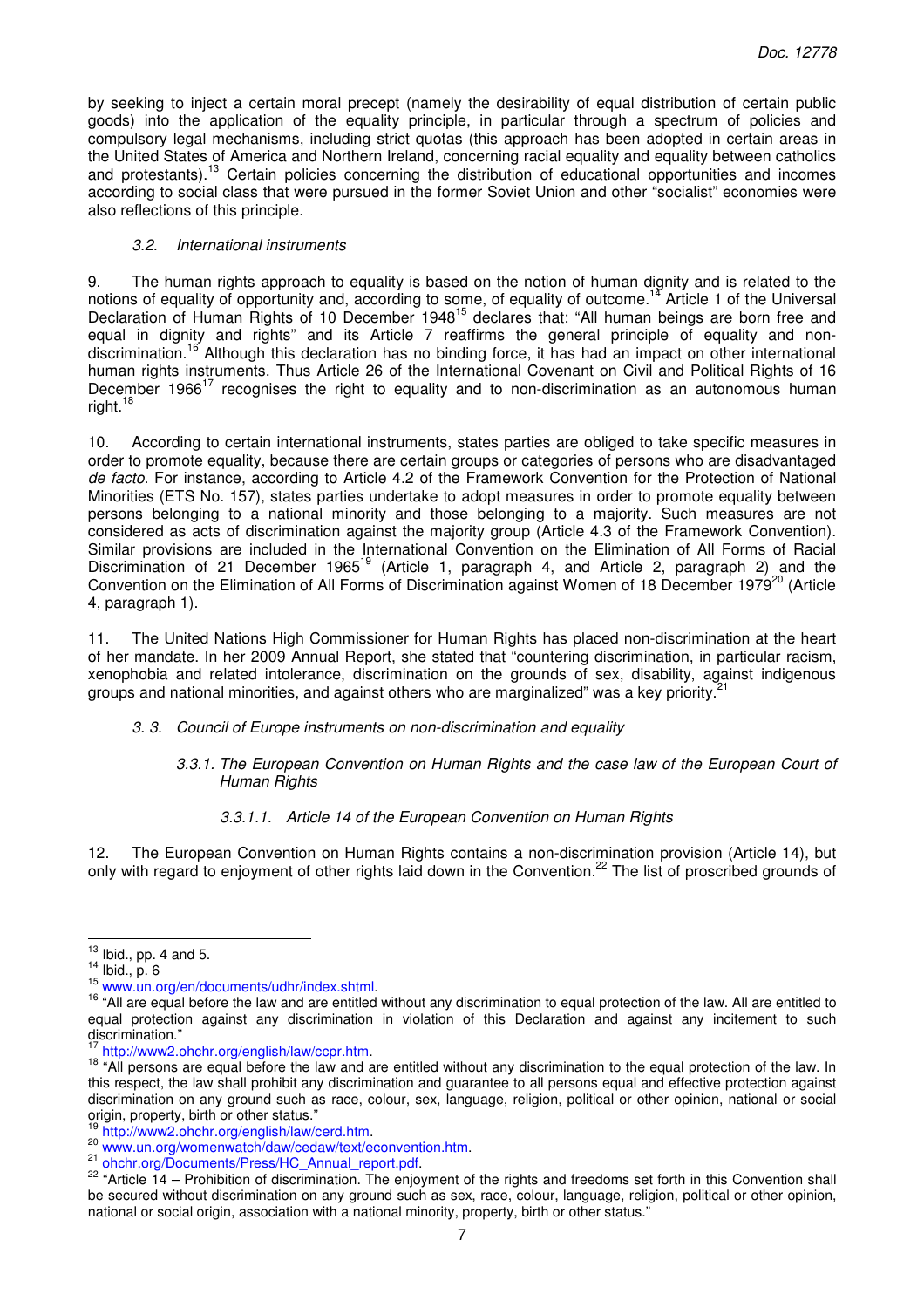j

discrimination is open-ended (Article 14 prohibits discrimination based on any "other status"<sup>23</sup>) and may be developed further on a case-by-case basis. Under the Convention, protection against discrimination is offered to any person who is within the jurisdiction of a state party (Article 1).

13. The European Court of Human Rights was therefore limited to treating the right to non-discrimination only as an accessory right, namely only in conjunction with other substantive rights enshrined in the Convention (such as the right to life, the right to respect for private and family life or freedom of thought, conscience and religion). The Court is not competent to examine complaints concerning discrimination which concern rights that do not fall within the ambit of those protected by the Convention. As a result, the relevant case law focuses disproportionately on the pivotal significance of the principle of non-discrimination. However, the Court has adopted a wide interpretation of Article 14. Firstly, it may find a violation of Article 14 of the Convention even when it does not find a violation of the substantive right.<sup>24</sup> Secondly, its interpretation may go beyond the letter of the relevant article when the facts relate to issues that are protected by the Convention.<sup>25</sup>

14. The Court, in its case law on Article 14, has specified the meaning of "discrimination" and made it clear that not every distinction or difference of treatment fulfils this definition. According to the Court, "a difference of treatment is discriminatory if it 'has no objective and reasonable justification', that is, if it does not pursue a 'legitimate aim' or if there is not a 'reasonable relationship of proportionality between the means employed and the aim sought to be realised".<sup>26</sup> It also noted that "certain legal inequalities tend only to correct factual inequalities".<sup>27</sup> Moreover, in the Thlimmenos v. Greece<sup>28</sup> judgment, the Court stated that, in some circumstances, the failure to treat differently persons whose situations are significantly different may also be contrary to the principle of non-discrimination.<sup>29</sup>

15. Since the Nachova and others v. Bulgaria<sup>30</sup> judgment of 2005, the Court has applied a concept of "positive obligations" to cases concerning Article 14 of the Convention, which means that states are obliged to take the "legislative, regulatory or other" measures aimed at establishing greater or more effective equality. $31$ 

16. Even though the number of cases under Article 14 has been constantly increasing in the last few years, in particular concerning racial discrimination,<sup>32</sup> this provision has always been treated as an auxiliary one and is not seen as an adequate tool for combating discrimination in Europe. As Mr Edel noted at the hearing in March 2011, the case law of the European Court of Human Rights has always been unambitious, at least until 2000. Since the judgment Thlimmenos v. Greece, no other judgment has applied the principle established in this case. Only in 2004 did the Court find a violation of Article 14 on the ground of race/ethnic origin<sup>33</sup> and refer to the notion of indirect discrimination (namely when an apparently neutral legislation or

<sup>&</sup>lt;sup>23</sup> Such as, for instance, fatherhood (Weller v. Hungary, Application No. 44399/05, judgment of 31 March 2009); marital status (Petrov v. Bulgaria, Application No. 15197/02, judgment of 22 May 2008) or membership in an organisation (Danilenkov and others v. Russia, Application No. 67336/01, judgment of 30 July 2009).

<sup>24</sup> For instance E.B. v. France, Application No. 43546/02, judgment (Grand Chamber) of 22 January 2008. In this case, the Court found a breach of Article 14 taken in conjunction with Article 8 (right to respect for private or family right) due to the French court's refusal to allow a homosexual person to adopt, refusal which was mainly based on the applicant's sexual orientation.

Handbook on European non-discrimination law ("Handbook"), European Union Fundamental Rights Agency and European Court of Human Rights, Council of Europe, Luxembourg: Publications of the Office of the European Union 2011, p. 61. See, for instance, Carson and others v. United Kingdom, Application No. 42184/05, judgment (Grand Chamber) of 16 March 2010; in this case the Court found that even though the Convention did not guarantee a right to social security or pension payments, where the state itself decided to do so, this would give rise to a proprietary interest under Article 1 of Protocol 1 to the Convention (protection of property).

Abdulaziz, Cabales and Balkandali v. the United Kingdom, Applications Nos. 9214/80, 9473/81 and 9474/81, judgment of 28 May 1985.

Case "Relating to Certain Aspects of the Laws on the Use of Languages in Education in Belgium," judgment of 23 July 1968, Applications Nos. 1474/62, 1677/62, 1691/62, 1769/63, 1994/63 and 2126/64.

<sup>28</sup> Thlimmenos v. Greece, judgment (Grand Chamber) of 6 April 2000, Application No. 34369/97, paragraph 44.

<sup>&</sup>lt;sup>29</sup> It should also be noted that, although Article 14 of the Convention is about "the principle of discrimination", the Court sometimes uses terms like "the principle of equality" or "equal treatment"; Case "Relating to Certain Aspects of the Laws on the Use of Languages in Education in Belgium", op. cit., paragraph 34.

Nachova and others v. Bulgaria, judgment (Grand Chamber) of 6 July 2005, Application No. 43577/98.

<sup>&</sup>lt;sup>31</sup> For a more detailed analysis of this issue, see F. Edel, The prohibition of discrimination under the European Convention on Human Rights, Human rights files, No. 22, Council of Europe Publishing, Strasbourg 2010, pp. 72-84.

See, amongst others, Moldovan, and others v. Romania No. 2, judgment of 12 July 2005, Application No. 41138/98; 64320/01; D.H. and Others v. the Czech Republic, Application No. 57325/00, judgment (Grand Chamber) of 13 November 2007.

<sup>33</sup> Nachova and others v. Bulgaria, judgment of 26 February 2004, Application No. 43577/98.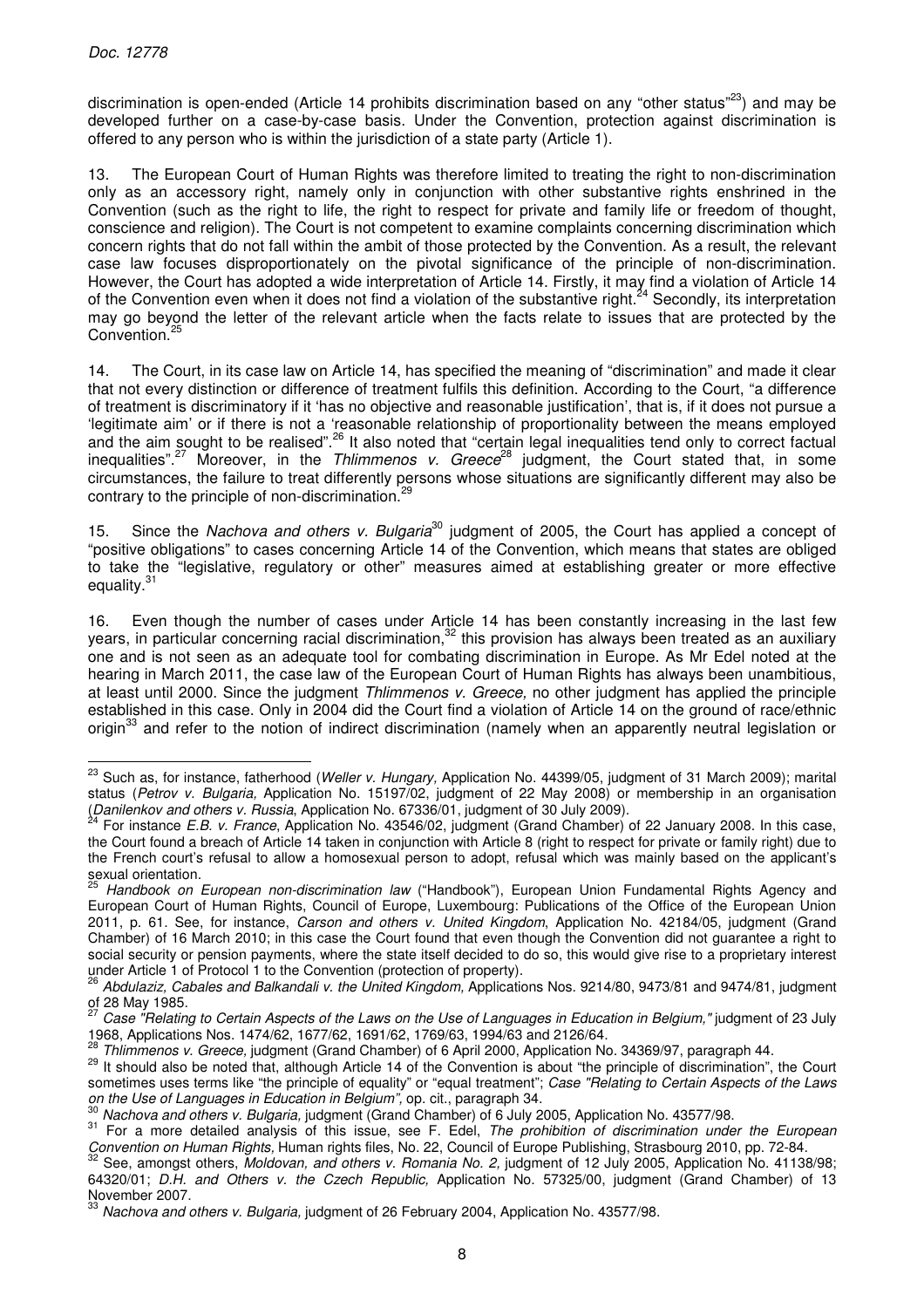practice results in a disproportionate disadvantage for a particular group without reasonable justification) in the judgment  $D.H.$  and others v. the Czech Republic.<sup>3</sup>

17. Some violations of the principle of non-discrimination have clearly resulted from the deficiencies of the national legislation itself (see, for instance: Marckx v. Belgium,<sup>35</sup> Mazurek v. France,<sup>36</sup> Chassagnou and others v. France<sup>37</sup> and Andrejeva v. Latvia<sup>38</sup>). In these cases, states were obliged to repeal and/or amend the existing laws in order to fulfil their obligation to implement the final judgments of the Court (Article 46 of the Convention).<sup>39</sup>

## 3.3.1.2. Protocol No. 12 to the European Convention on Human Rights

18. The adoption of Protocol No. 12 to the Convention, which emerged out of debates over how to strengthen sex and racial equality in particular,<sup>40</sup> opened a new stage in the development of the Council of Europe's legal framework pertinent to non-discrimination and equality. Protocol No. 12 expanded the scope of the prohibition of discrimination by guaranteeing equal treatment in the enjoyment of any right. Therefore the ban on discrimination does not only relate to the rights which are guaranteed by the Convention, but it creates a free-standing right not to be discriminated against. According to the explanatory report, this provision relates to discrimination:

- a. in the enjoyment of any right specifically granted to an individual under national law;
- b. in the enjoyment of a right which may be inferred from a clear obligation of a public authority under national law, that is, where a public authority is under an obligation under national law to behave in a particular manner;
- c. by a public authority in the exercise of discretionary power (for example, granting subsidies);
- d. by any other act or omission by a public authority (for example, the behaviour of law-enforcement officers when controlling a riot).

19. It is clear that Protocol No. 12 protects individuals from discriminatory acts of the state, but the question of whether it has a "horizontal" effect, namely whether it also applies to relations between individuals, remains open for the time being.<sup>41</sup> However, according to the explanatory report to Protocol No. 12, such an interpretation is not excluded in situations in which the state would be expected to step in, "for example arbitrary denial of access to work, access to restaurants, or to services which private persons may provide to the public such as medical care or utilities such as water and electricity".<sup>42</sup>

20. The preamble of Protocol No. 12, in the first recital, clearly refers to "the fundamental principle according to which all persons are equal before the law and are entitled to the equal protection of the law". It confirms that member states are resolved to promote this principle through the collective enforcement of a general prohibition of discrimination by means of the Convention (second recital). The third recital of the Preamble reaffirms that the "principle of non-discrimination does not prevent states parties from taking measures in order to promote full and effective equality, provided that there is an objective and reasonable justification for those measures", which is in line with certain international instruments (see paragraph 10 above). However, this provision does not impose any obligation to adopt such measures.

21. So far the European Court of Human Rights has examined only two cases on the grounds of Article 1 of Protocol No. 12<sup>44</sup> and found a violation of this provision only in one of them: Sejdić and Finci v. Bosnia and Herzegovina, which concerned the fact that the applicants, of Jewish and Roma origin, were not able to

 $\overline{\phantom{a}}$  $34$  D.H. and others v. the Czech Republic, op. cit.

 $\frac{35}{211}$  and others v. the Ozech republic, op. cm.

 $36$  Judgment of 1 February 2000, Application No. 34406/97.

<sup>37</sup> Judgment of 29 April 1999, Applications Nos. 25088/94, 28331/95 and 28443/95.

<sup>38</sup> Judgment of 18 February 2009, Application No. 55707/00.

<sup>&</sup>lt;sup>39</sup> Resolution DH(88)3 of the Committee of Ministers in the case of *Marckx v. Belgium*, of 4 March 1988.

<sup>40</sup> The idea of this protocol was especially endorsed by the European Commission against Racism and Intolerance (ECRI), which was of the opinion that the protection offered by the Convention from racial discrimination was not sufficient.

See F. Edel, op. cit., p. 44.

<sup>42</sup> Explanatory report, paragraph 28.

<sup>43</sup> According to F. Edel, it is rather enigmatic why this wording was not included in Article 1 of Protocol No. 12 and may be explained by the effect of repetition or accumulation created by the second paragraph of the preamble. It results from the travaux préparatoires that the disagreement between the experts related not so much to the result to be achieved by this new Protocol as to the means of achieving it. F. Edel, op. cit. p. 37.

<sup>44</sup> Sejdić and Finci v. Bosnia and Herzegovina, Applications Nos. 27996/06 and 34836/06, judgment of 22 December 2009, and Savez Crkava "Rijec Zivota" and others v. Croatia, Application No. 7798/08, judgment of 9 December 2010.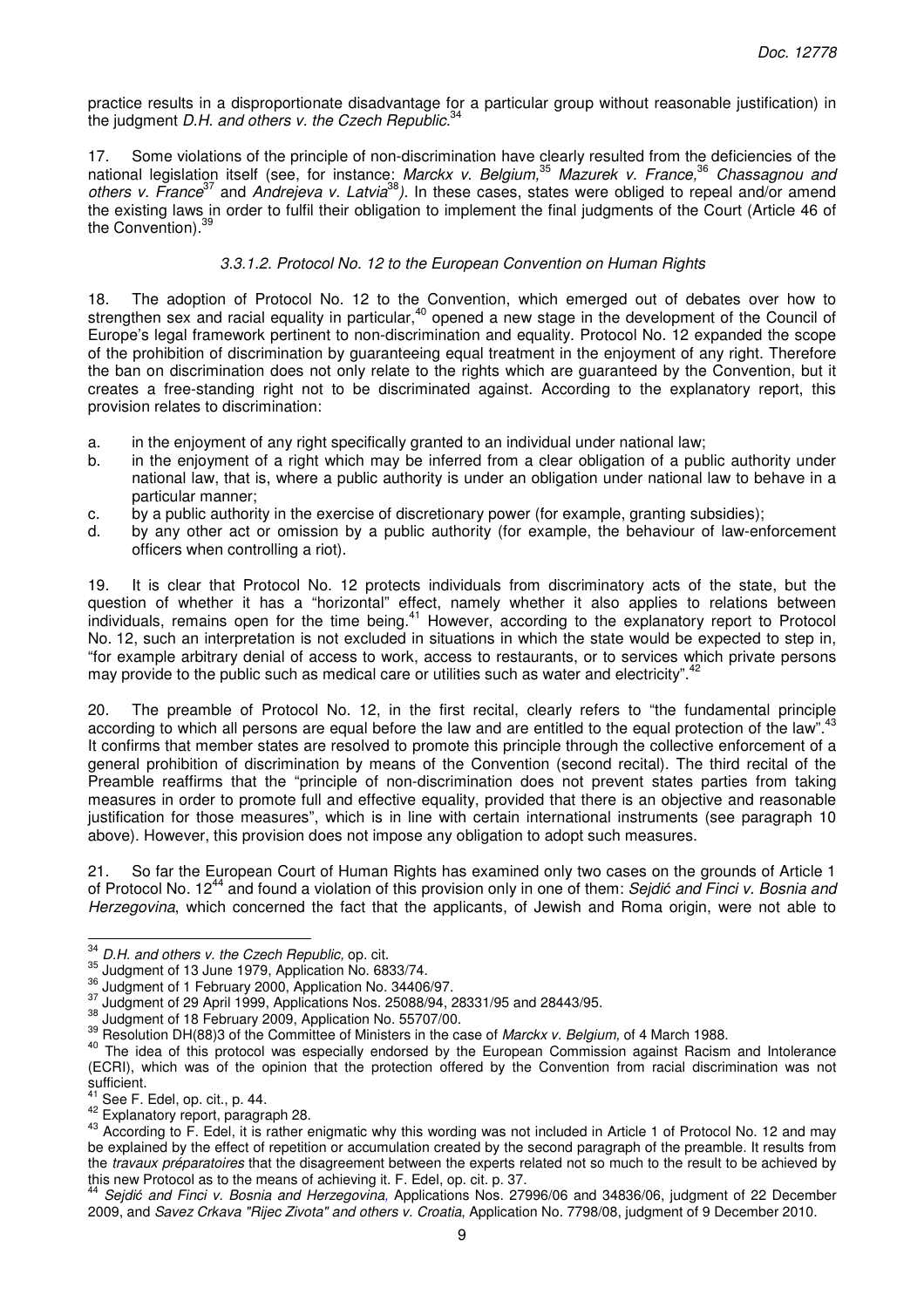stand in a presidential election.<sup>45</sup> The Court found that this situation amounted to racial discrimination, confirmed that Article 1 of Protocol No. 12 introduced "a general prohibition of discrimination" and stated that its analysis of cases based on this protocol would be identical to that established under Article 14 of the Convention.<sup>46</sup> It also reiterated that racial discrimination is a "particularly egregious kind of discrimination and, in view of its perilous consequences, requires from the authorities special vigilance and a vigorous reaction".<sup>47</sup>

22. It will be interesting to see how the case law on Protocol No. 12 evolves in the future, in particular concerning the interpretation of the clause of "any right set forth by law" and the application of the nondiscrimination principle to situations concerning private parties through the notion of the state's failure to fulfil positive obligations deriving from the Convention.

## 3.3.1.3. State of ratification of Protocol No. 12

23. Regrettably, most of the Council of Europe member states have not yet ratified Protocol No. 12. So far, this instrument has been ratified only by 18 member states of the Council of Europe, out of which seven are European Union member states (Cyprus, Finland, Luxembourg, the Netherlands, Romania, Slovenia and Spain). Only two founding members of the Council of Europe and the European Union, Luxemburg and the Netherlands, have ratified it. Most of the states which ratified this instrument are recent member states of the Council of Europe (Albania, Andorra, Armenia, Bosnia and Herzegovina, Croatia, Georgia, Montenegro, Romania, San Marino, Serbia, "the former Yugoslav Republic of Macedonia" and Ukraine). For the majority of them, the ratification of Protocol No. 12 was a formal commitment taken upon accession to the Council of Europe and has been followed up in the framework of the monitoring of compliance with the state's obligations and commitments.<sup>48</sup>

24. It is particularly striking that eight out of the ten states which have not signed Protocol No. 12 are members of the European Union (Bulgaria, Denmark, France, Lithuania, Malta, Poland, Sweden and the United Kingdom) and some of them are not only long-established democracies but also founding members of the Council of Europe (Denmark, France, Sweden and the United Kingdom).

## 3.3.1.4. Possible reasons for non-ratification of Protocol No. 12

25. The state of ratification of Protocol No. 12 shows that EU member states have undertaken different levels of obligation in European non-discrimination law. The refusal of EU member states to sign and/or ratify Protocol No. 12 is often justified by the existence of non-discrimination provisions in EU legislation. Some states are also reluctant to sign/ratify Protocol No. 12, because they consider that their national legal system provides for better protection against discrimination (like the United Kingdom), or because they are uncertain about the future interpretation that the Court will give to it and concerned about the increase in its workload. Some states are therefore postponing ratification until a reform of the Court has been carried out.<sup>4</sup>

26. When reflecting on the reasons for non-ratification of Protocol No. 12**,** I would like to revert to what Mr Edel pointed out at the hearing in March 2011: member states are afraid of the concept of equality, due to the case law and its history. Since Protocol No. 12 has a very general scope and covers all acts of any public authority, member states may fear that the European Court of Human Rights could become another appeal court. However, as Mr Edel convincingly proved, these fears are not justified. Firstly, most of the cases brought to the Court concerning discrimination have been dismissed as inadmissible. Secondly, although the scope of obligations stemming from Protocol No. 12 still remains uncertain, their interpretation will be aligned with that of Article 14 of the Convention. Thirdly, although the judicial criteria for determining whether discrimination has occurred or not remain abstract and formal (such as "objective and reasonable justification"), the case law of the Court has been very cautious so far. The only major advances have concerned the inequalities between children born in and out of wedlock.<sup>5</sup>

<sup>&</sup>lt;sup>45</sup> Following a power-share agreement between the three main ethnic groups (Bosniac, Serb and Croat), only candidates declaring affiliation to one of these groups could stand for elections.

Sedjic and Finci v. Bosnia and Herzegovina, paragraph 55.

<sup>47</sup> Ibid, paragraph 43.

<sup>48</sup> http://assembly.coe.int/Conferences/2010Limassol/Principedendicrimination\_E.pdf.

<sup>&</sup>lt;sup>49</sup> Proceedings of the Seminar marking the entry into force of Protocol No. 12 to the European Convention on Human Rights ("Proceedings of the Seminar"), Strasbourg, 11 October 2005, Council of Europe Publishing 2006, p. 93.

<sup>&</sup>lt;sup>50</sup> For instance, Marckx v. Belgium, op. cit.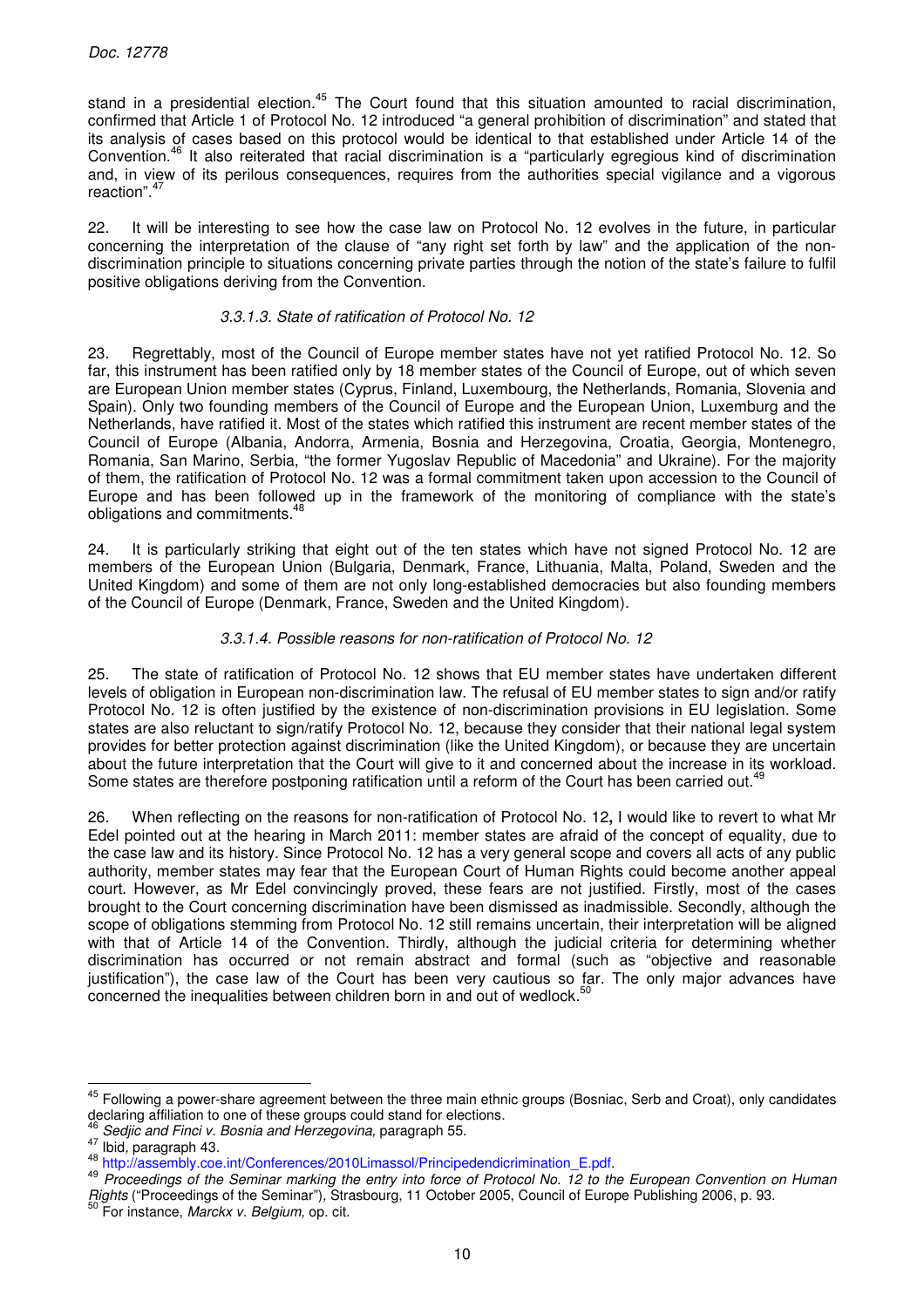## 3.3.2. Other Council of Europe instruments

#### 3.3.2.1. Other conventions

27. Article 20 and Article E (Part V) of the revised European Social Charter (ETS No. 163) include both a right to equal opportunities and equal treatment in matters of employment and occupation, protecting against discrimination on the grounds of sex. Moreover, some provisions concerning the prohibition of discrimination are also included in the Framework Convention for the Protection of National Minorities (ETS No. 157) (Articles 4, 6.2 and 9), the Convention on Action Against Trafficking in Human Beings (CETS No. 197) (Article 2.1) and the Convention on Access to Official Documents (CETS No. 205).

#### 3.3.2.2. European Commission against Racism and Intolerance

28. The European Commission against Racism and Intolerance (ECRI) was created following a decision of the Vienna Summit of 9 October 1993. It is an independent monitoring body of the Council of Europe, composed of independent experts. Its tasks consist in combating racism, racial discrimination, xenophobia, anti-Semitism and intolerance from a human rights perspective, in the light of the European Convention on Human Rights, its additional protocols and related case law (Article 1 of ECRI's Statute).<sup>51</sup> ECRI's objectives are to review member states' legislation, policies and other measures to combat racism, xenophobia, anti-Semitism and intolerance, and their effectiveness; to propose further action at local, national and European level; to formulate general policy recommendations to member states and to study international legal instruments applicable in the matter with a view to their reinforcement where appropriate.

29. As regards ECRI's general policy recommendations, Recommendation No. 7, adopted on 13 December 2002, on "National legislation to combat racism and racial discrimination" is of particular importance in this context. It contains elements proposed by ECRI to be included in national legislation in order to effectively combat racism and racial discrimination and advocates the adoption of a comprehensive anti-discrimination legislation, including provisions covering areas such as employment, housing, education and access to social and public services.

## 3.3.2.3. Commissioner for Human Rights

30. The Council of Europe Commissioner for Human Rights has consistently called for "robust and fully comprehensive" anti-discrimination legislation in all Council of Europe member states.<sup>53</sup> He has taken a firm stance against all forms of discrimination in several viewpoints, on issues like discriminatory stops and searches, discrimination of Roma, rights of people with disabilities and poverty.<sup>5</sup>

#### 3.4. Combating discrimination in European Union legislation and policies

31. Equality was one of the fundamental values upon which the European Union was based (now to be found in Article 2 of the Treaty on the European Union). The European Union Charter of Fundamental Rights includes a provision on non-discrimination (Article 21<sup>55</sup>) and a Chapter III on equality. The EU institutions and its member states are bound by these provisions, but only when implementing EU law.<sup>56</sup>

32. In the area of non-discrimination, the European Union has developed comprehensive legislation, which must be implemented by member states in their domestic legislation. The EU prohibition of discrimination is free-standing, but limited to particular contexts. The proscribed grounds expressly include: sex, racial or ethnic origin, age, disability, religion or belief and sexual orientation. Discrimination on the

 $\overline{a}$ <sup>51</sup> Committee of Ministers' Resolution Res(2002)8 on the statute of the European Commission against Racism and Intolerance (ECRI), www.coe.int/t/dghl/monitoring/ecri/about/ECRI\_statute\_en.asp.

<sup>52</sup> www.coe.int/t/dghl/monitoring/ecri/activities/GPR/EN/Recommendation\_N7/Recommendation\_7\_en.asp.

<sup>53</sup> For example, in his "Contribution by the Council of Europe Commissioner for Human Rights to the Durban Review Conference"(20-24 April 2009).

<sup>&</sup>quot;Equality, discrimination and poverty" in "Human rights in Europe: no grounds for complacency. Viewpoints by Thomas Hammarberg, Council of Europe Commissioner for Human Rights", Council of Europe Publishing, 2011, pp. 43-45, 57- 79, 127-142 and 194-196.

<sup>&</sup>lt;sup>55 "</sup>Any discrimination on any ground such as sex, race, colour, ethnic or social origin, genetic features, language, religion or belief, political or any other opinion, membership of a national minority, property, birth, disability, age or sexual orientation shall be prohibited."

<sup>&</sup>lt;sup>56</sup> Therefore individuals can complain about EU legislation or national legislation that implements EU law if they consider that the Charter has not been respected and national courts can seek guidance on the correct interpretation of EU law from the Court of Justice of the European Union through the preliminary reference procedure (under Article 267 of the Treaty on the Functioning of the European Union).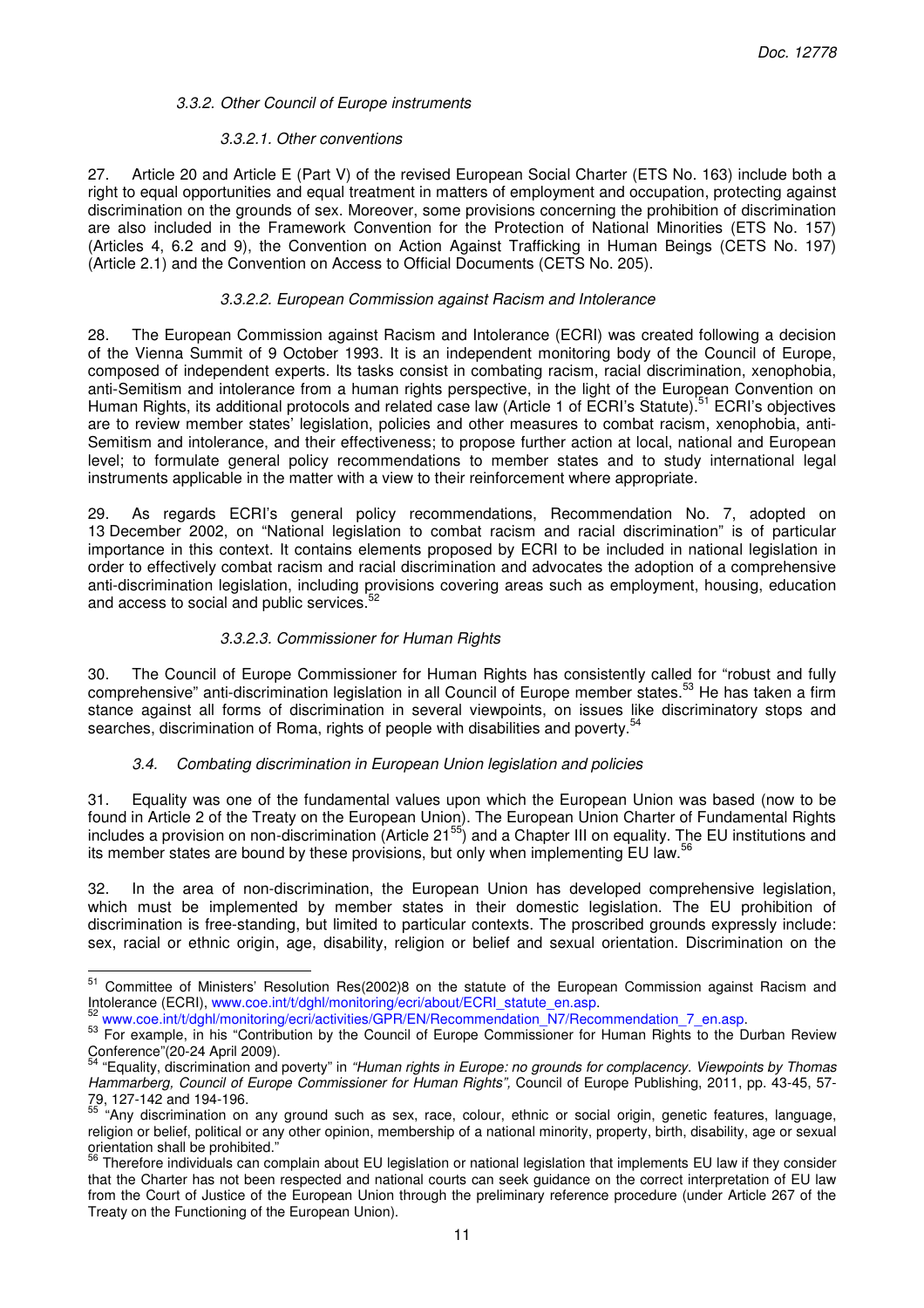ground of nationality is prohibited only in the particular context of the free movement of persons, although there are some exceptions concerning "third-country nationals".<sup>57</sup>

33. Whilst the core purpose of the European Communities<sup>58</sup> (preceding the European Union) was the stimulation of economic growth through the establishment of an internal market covering all member states, it was gender equality that developed first, with a number of directives banning discrimination in areas such as pensions, pregnancy and statutory social security regimes.<sup>59</sup> Protection from discrimination based on other grounds was added later, in 2000, when two directives<sup>60</sup> were adopted: Directive 2000/43/EC of 29 June 2000 implementing the principle of equal treatment between persons irrespective of racial or ethnic origin in the area of employment and occupation, social security, education, supply of goods and services (Racial Equality Directive), and Directive 2000/78/EC of 27 November 2000 establishing a general framework for equal treatment in employment and occupation, concerning discrimination based on religion or belief, age, disability and sexual orientation. These directives prohibit direct or indirect discrimination, guarantee access to a court, oblige member states to reverse the burden of proof and provide for sanctions. On 13 December 2004, Directive 2004/113/EC was adopted, implementing the principle of equal treatment between men and women in the access to and supply of goods and services and expanding the scope of sex discrimination to these areas.<sup>61</sup> Since sexual orientation, religious belief, disability and age are only defined as proscribed grounds for discrimination in the context of employment, the EU institutions are currently debating a proposal to extend protection against these grounds to the area of accessing goods and services ("Horizontal Directive", proposed by the European Commission in 2008).<sup>62</sup>

34. The ban on discrimination under these directives covers three areas: employment, the welfare system, and goods and services, and currently, only Directive 2000/43/EC – "Racial Equality Directive", applies to all three areas. Directive 2000/78/EC – "Framework Employment Equality Directive" applies only to employment (though a proposal to extend it to all three areas is under discussion), while the "Gender Equality Directive (Recast)" (2006/54/EC) and the "Gender Goods and Services Directive" (2004/113/EC) apply to employment and access to goods and services, but not to access to the welfare system.<sup>63</sup>

35. The European Court of Justice (ECJ – now the Court of Justice of the European Union) has adopted an approach construing areas of application of the said directives very widely in order to give full effect to the rights of individuals under EU law.<sup>64</sup> The ECJ has, in particular, interpreted broadly such concepts as "access to employment", "working conditions", "vocational guidance and training" and "social advantages."<sup>65</sup>

36. Reports of the European Commission have shown that many practical difficulties have arisen in implementing the EU directives at the national level.<sup>66</sup> The directives have been implemented in national law, but not fully – half of the member states have not fulfilled their obligations in terms of scope, definitions or provisions on assistance to victims.

37. Combating discrimination and ensuring equal opportunities in the field of employment and social affairs is of great concern for the European Union, which is currently implementing the PROGRESS programme – a Community programme for Employment and Social Security, for the years 2007-2013.<sup>68</sup> The programme has a budget of € 743 million and finances analysis, mutual learning, awareness-raising and dissemination activities.

 $\frac{57}{10}$  For further details, see Handbook, pp. 58-59.

<sup>58</sup> The original Treaty Establishing the European Economic Community (1957) contained a provision prohibiting discrimination on the basis of sex in the context of employment. This was to prevent member states gaining a competitive advantage over each other by offering lower rates of pay or less favourable conditions of work to women. Handbook, p. 14.

<sup>60</sup> Based on Article 13.1, now Article 19.1 of the Treaty on the Functioning of the European Union: "Without prejudice to the other provisions of the Treaties and within the limits of the powers conferred by them upon the Union, the Council, acting unanimously in accordance with a special legislative procedure and after obtaining the consent of the European Parliament, may take appropriate action to combat discrimination based on sex, racial or ethnic origin, religion or belief, disability, age or sexual orientation."

<sup>61</sup> See also "Gender Recast Directive" – Directive 2006/54/EC of 5 July 2006 on the implementation of the principle of equal opportunities and equal treatment of men and women in matters of employment and occupation (recast).

<sup>62</sup> COM(2008)426. See also Handbook, p. 14.

<sup>63</sup> Handbook, p. 64.

<sup>64</sup> Handbook, p. 85.

<sup>65</sup> Handbook, pp. 65-68 and 70.

<sup>&</sup>lt;sup>66</sup> Proceedings of the Seminar, pp. 95-96.

<sup>67</sup> http://europa.eu/legislation\_summaries/justice\_freedom\_security/combating\_discrimination/dh0001\_en.htm.

<sup>&</sup>lt;sup>68</sup> Decision No. 1672/2006/EC of the European Parliament and of the Council of 24 October 2006 establishing a Community Programme for Employment and Social Security – Progress.

http://europa.eu/legislation\_summaries/justice\_freedom\_security/combating\_discrimination/c11332\_en.htm.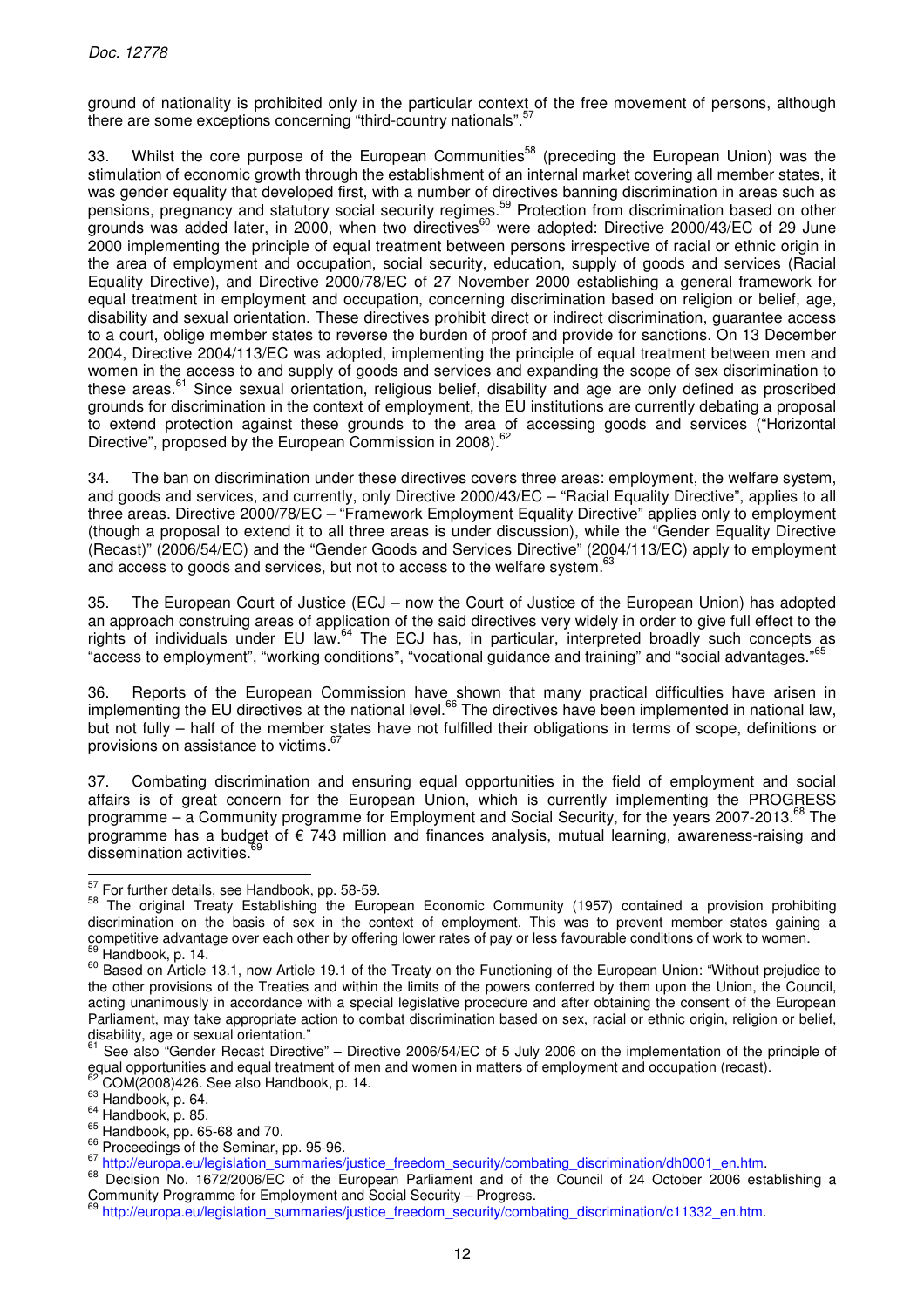#### 3.5. Protection under European Union law and the European Convention on Human Rights: a comparison

38. There are some differences between the relevant EU norms and the Council of Europe standards in promoting equality and combating discrimination. The EU non-discrimination law has evolved mainly in order to facilitate the functioning of the internal market and was mainly confined to the area of employment. It is based on a sectoral approach and applies both to public and private parties. If national legislation is not within the competence of the European Union, EU anti-discrimination directives and the European Union Charter of Fundamental Rights do not apply. Although both sets of rules are complementary,<sup>70</sup> there are many areas in which the protection under the Convention surpasses the protection offered under EU nondiscrimination law. The personal scope of EU law protection is more limited, for instance with respect to thirdcountry nationals.<sup>71</sup> Moreover, the material scope of the non-discrimination under Article 14 of the Convention goes beyond EU law, since the Convention guarantees "civil and political" rights and also certain "economic and social rights" and therefore protects rights in such areas as family and private life, political participation or criminal law matters.

## **4. National legislation and the problems of implementation of non-discrimination concepts**

39. Along with the provisions of international human rights instruments, the national legislation of all Council of Europe member states also includes general provisions to outlaw discrimination. In certain national legal systems equality legislation now contains legal concepts, definitions, approaches and jurisprudence that have taken the protection against discrimination and the realisation of the right to equality to a higher level. Several member states of the Council of Europe have relatively strong and detailed antidiscrimination legislation (Belgium,<sup>72</sup> Bulgaria,<sup>73</sup> Sweden<sup>74</sup> and the United Kingdom<sup>75</sup>). <sup>76</sup>

40. In the last decade, higher standards of protection against discrimination have evolved in EU member states, following the adoption of the non-discrimination directives. There are examples of comprehensive anti-discrimination laws, establishing independent equality bodies with strong mandates: in Belgium – the Centre for Equal Opportunities and the Fight against racism; in Bulgaria – the Commission for Protection against Discrimination; in France – the High Authority against Discrimination and for Equality (Haute autorité de lutte contre les discriminations et pour l'égalité); and in Hungary (Equal Treatment Authority). These bodies, created mostly to implement EU legal obligations, are particularly important in informing and assisting victims in the solution of disputes concerning discrimination. On the impulsion of the European Union, non-discrimination directives minimum standards have been established in national legislation. Numerous member states which did not have national bodies dealing with equality had to create such bodies.

41. Many Council of Europe member states have recently adopted comprehensive anti-discrimination legislation (Albania, Czech Republic, Serbia, etc.) or are currently developing or upgrading it ("the former Yugoslav Republic of Macedonia", Moldova, etc.). Meanwhile, a number of Council of Europe member states still lack comprehensive anti-discrimination legislation. In most national legal systems, anti-discrimination law is fragmented and contains many gaps. The reasons for the fragmentation are various: different grounds for discrimination (gender, race, religion, etc.) are regulated differently, protection against discrimination is not

 $\frac{70}{10}$  Proceedings of the Seminar, p. 96.

<sup>&</sup>lt;sup>71</sup> Handbook, p. 59.

 $72$  On 10 Mav 2007, a series of laws to combat discrimination and racism were adopted. They have improved the civil-law machinery penalising racial discrimination and other forms of discrimination on several points and they clarify the requirements for adducing evidence of discrimination before the civil courts. See ECRI Report on Belgium (fourth monitoring cycle), adopted on 19 December 2008 and published on 26 May 2009, CRI(2009)18, p. 7.

 $73$  In 2004, the Protection against Discrimination Act came into force. It prohibits discrimination on grounds such as race, religion, ethnic or national origin and nationality and covers amongst others things education and employment. See ECRI Report on Bulgaria (fourth monitoring cycle), adopted on 20 June 2008 and published on 24 February 2009, CRI(2009)2, p. 7.

 $74$  A new anti-discrimination act entered into force in 2009.

www.humanrights.gov.se/extra/pod/?id=85&module\_instance=2&action=pod\_show.

<sup>&</sup>lt;sup>75</sup> For more details concerning the United Kingdom legislation, see for instance, speech by Mr John Kissane "Protocol No. 12 – UK Government's position", in the Proceedings of the Seminar marking the entry into force of Protocol No. 12 to the European Convention on Human Rights, Strasbourg, 11 October 2005, Council of Europe Publishing, 2006, p. 93. <sup>76</sup> D. Petrova, The Unified Perspective on Equality, p. 2.

www.equalrightstrust.org/ertdocumentbank/The%20Unified%20Perspective%20on%20Equality.pdf.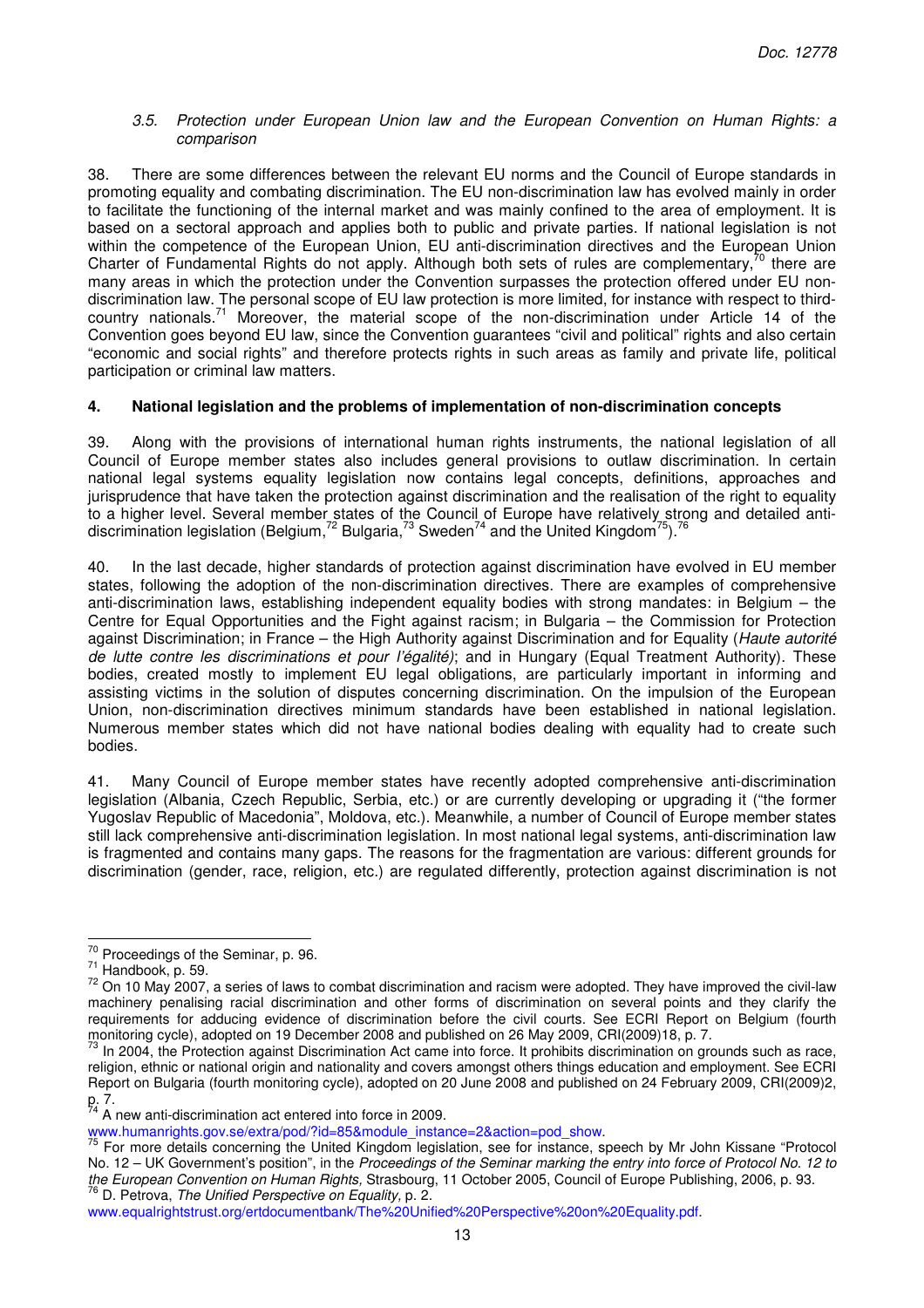provided in all relevant sectors of social life (administration of justice, education, employment, etc.) and there is too little co-operation between different actors such as state authorities and advocacy groups.<sup>7</sup>

## **5. The Declaration of Principles on Equality**

42. The Declaration of Principles on Equality was published in October 2008. The Principles were drafted and signed initially by 128 prominent legal practitioners, academics and human rights activists from 44 countries (including Thomas Hammarberg, the Council of Europe Commissioner for Human Rights), and subsequently endorsed by hundreds of individual signatories and organisations.

43. The Declaration advocates a wiser and fairer international and national law, built on the recognition of differences and on the presumption that human rights are only achievable when we have equality. It contains 27 legal principles which:

- define equality as a basic human right  $-$  stating that equality should be seen as an autonomous human right in itself, rather than as subsidiary or accessory to other rights: "The right to equality is the right of all human beings to be equal in dignity, to be treated with respect and consideration and to participate on an equal basis with others in any area of economic, social, political, cultural or civil life. All human beings are equal before the law and have the right to equal protection and benefit of the law" (Principle 1):
- suggest a comprehensive framework which i) provides protection in areas where experience shows that discrimination is likely to occur, and ii) includes a "test" through which new prohibited grounds for discrimination and therefore new vulnerable groups can be protected, thus mitigating the risk of prejudice, hostility and discrimination;
- re-define positive action departing from the concept of formal equality and construing positive action as inherent in substantive equality rather than as an exception;
- ensure consistency and fairness enabling stakeholders in all nations to enshrine the right to equality in a way that addresses the gaps, inconsistencies and hierarchies of current equality regulations.

44. The Declaration provides a substantive notion of equality based on international human rights law which moves beyond the formal notion of equality that is largely applied in many Council of Europe member states and whereby individuals would be treated in identical ways regardless of their relative capabilities for participation in economic, social, political, cultural or civil life. The Declaration defines the right to equality as going beyond formal equality and comprising the following elements:

- the right to equality before the law;
- the right to equal protection and benefit of the law;
- the right to recognition of the equal worth and equal dignity of each human being;
- the right to participate on an equal basis with others in any area of economic, social, political, cultural or civil life.

45. It should be stressed that the content of the right to equality in the Declaration goes beyond the notions of equality before the law and equality of opportunity.<sup>78</sup> Its meaning is closer to the EU directives, which refer to "ensuring full equality in practice".<sup>79</sup> It is also closely related to the notion of human dignity as articulated in Article 1 of the Universal Declaration of Human Rights.<sup>80</sup> According to the Declaration of Principles on Equality, the right to equality and to non-discrimination is not necessarily related to an existing right (contrary to the Convention and Protocol No. 12); thus, for instance, in a country where national law does not recognise a right to employment, one should still have the right to equality (and nondiscrimination).<sup>81</sup> Therefore, it goes considerably further than existing international human rights law in proclaiming a free-standing right to equality.<sup>82</sup> Moreover, according to Principle 8, "the right to equality applies in all areas of activity regulated by law", which means that it encompasses activities by public and private actors, including transnational corporations and other non-national legal entities.<sup>83</sup>

 $\frac{77}{12}$  Ibid., pp. 4 and 5.

<sup>78</sup> Declaration of Principles on Equality, The Equal Rights Trust, 2008, Commentary by D. Petrova, p. 29.

<sup>79</sup> See Article 7.1 of Directive 2000/78/EC.

<sup>80</sup> Declaration of Principles on Equality, op. cit., p. 30.

<sup>81</sup> Ibid., p. 31.

 $82$  lbid., p. 33.

<sup>83</sup> Ibid., p. 35.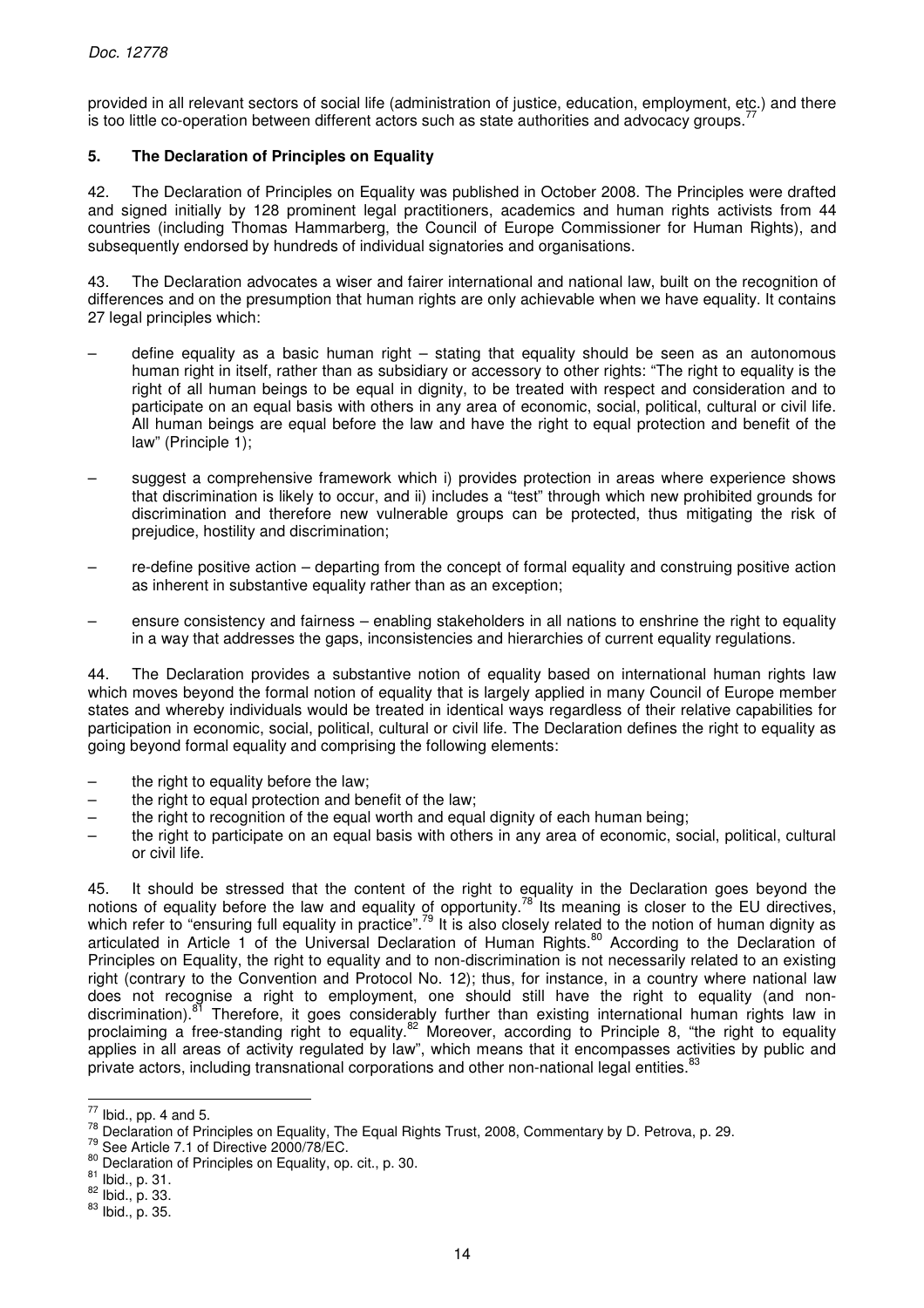46. Principle 2 of the Declaration defines equal treatment as an aspect of equality which is not equivalent to identical treatment and states that in order "to realise full and effective equality it is necessary to treat people differently according to their different circumstances, to assert their equal worth and to enhance their capabilities to participate in society as equals".

47. The Declaration also defines the right to non-discrimination and the most important types of discrimination (direct, indirect, harassment, discrimination by association and by perception).<sup>84</sup> As stressed by Ms Petrova at the hearing in March 2011, non-discrimination is defined as a free-standing and separate right in two senses: i) in the sense that it is a separate right which can be violated even if a related right is not (like in the case law of the European Court of Human Rights) and ii) in the sense of an autonomous right not related to any other right set forth by law (like in the EU anti-discrimination legislation and the national legislation in a number of EU member states in areas such as employment, education, health, goods and services, public functions, etc). Concerning the question whether there should be a limitative enumeration or an open list of grounds for discrimination, the Declaration contains a three-step test: the definition of discrimination in Principle 5 contains the possibility of extending the list of "prohibited grounds" and includes three criteria, each of which could be sufficient to recognise a further characteristic as a "prohibited ground".<sup>85</sup>

48. Laws and policies must also protect individuals against "multiple discrimination", that is discrimination based on more than one ground (Principle 12) and special attention should be also given to combating poverty, which may be both a cause and a consequence of discrimination (Principle 14 states that measures to alleviate poverty should be co-ordinated with those aimed at combating discrimination).

49. According to Principle 3 of the Declaration, the right to equality requires positive action, which includes a range of legislative, administrative and policy measures to overcome past disadvantage and to accelerate progress towards equality of particular groups, in order to be effective. Principle 11 specifies the types of measures that the state shall take in order to give full effect to the right of equality, such as: appropriate constitutional, legislative, administrative and other measures, relevant policies and programmes and measures to ensure that all public authorities and institutions act in conformity with the right to equality. Equality laws and policies should be comprehensive and sufficiently detailed to encompass different forms and manifestations of discrimination and disadvantage (Principle 15) and states are also under the obligation to raise public awareness about equality (Principle 17). Positive action does not constitute discrimination as long as the difference in treatment is aimed at achieving full and effective equality and the means adopted are proportionate to that aim.<sup>86</sup> Therefore positive measures are a part of the implementation of the equal treatment principle.<sup>8</sup>

50. The Declaration also contains principles on the enforcement of the right to equality, in particular the right to seek legal redress and an effective remedy in judicial and/or administrative procedures (Principle 18), rules on sanctions for breaches of the right to equality (Principle 22) and on establishing specialised bodies (Principle 23). It also contains rules on gathering and disseminating information. States must also collect and publicise information, in order to identify inequalities, discriminatory practices and patterns of disadvantage, and analyse the effectiveness of measures to promote equality (Principle 24). Laws and policies adopted to implement the right to equality must be accessible to all persons (Principle 25).

51. One of the intellectual strengths of the Declaration is that it overcomes two historically constructed dichotomies that stand in the way of enacting good laws and implementing good practices today: the Cold War era division of human rights into civil and political rights on the one hand and economic, social and cultural rights on the other; and the even deeper division between identity-based equality (such as gender, race, religion) and equality of economic status. The Council of Europe Commissioner for Human Rights, highlighting the comprehensive approach of the Declaration of Principles on Equality and its usefulness for all stakeholders, called for measures to implement the principles and in particular to overcome the artificial distinction between status-based discrimination and social injustice.<sup>88</sup> Although the Declaration is only a

 $\overline{\phantom{a}}$ 

 $84$  Principles 4 and 5.

<sup>85</sup> Principle 5, second indent: "Discrimination on any other ground must be prohibited where such discrimination i) causes or perpetuates systemic disadvantage; ii) undermines human dignity; or iii) adversely affects the equal enjoyment of a person's rights and freedoms in a serious manner that is comparable to discrimination on the prohibited grounds stated above."

<sup>86</sup> Declaration of Principles on Equality, D. Petrova, op. cit., p. 31.

 $87$  Ibid., p. 32.

<sup>88</sup> www.coe.int/t/commissioner/Viewpoints/090511\_en.asp.